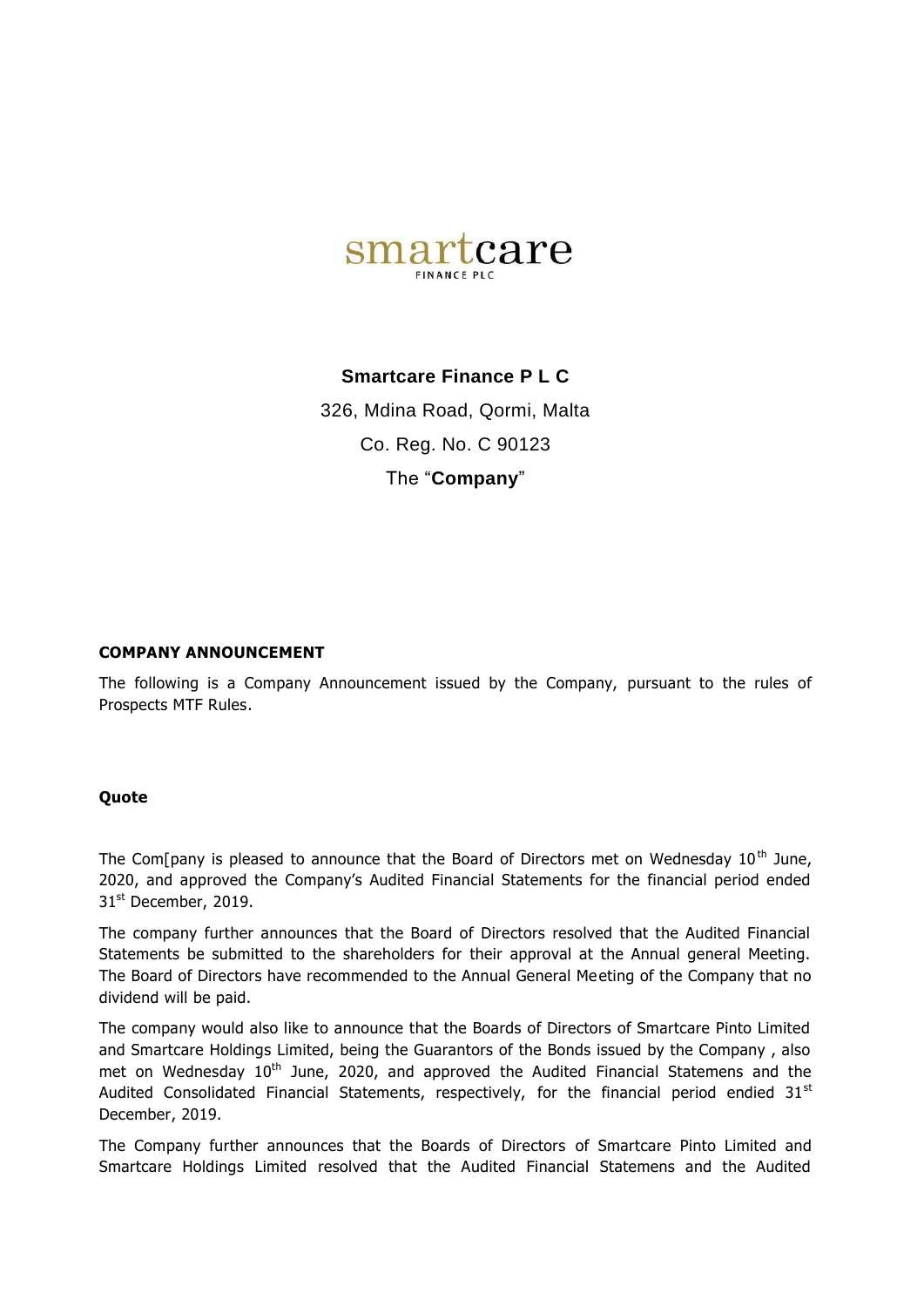Consolidated Financial Statements, respectively, be submitted to the shareholders for their approval at the annual General Meeting.

 $11^{\text{th}}$  June2020

**Unquote**



**Dr Sam Abela Company Secretary**